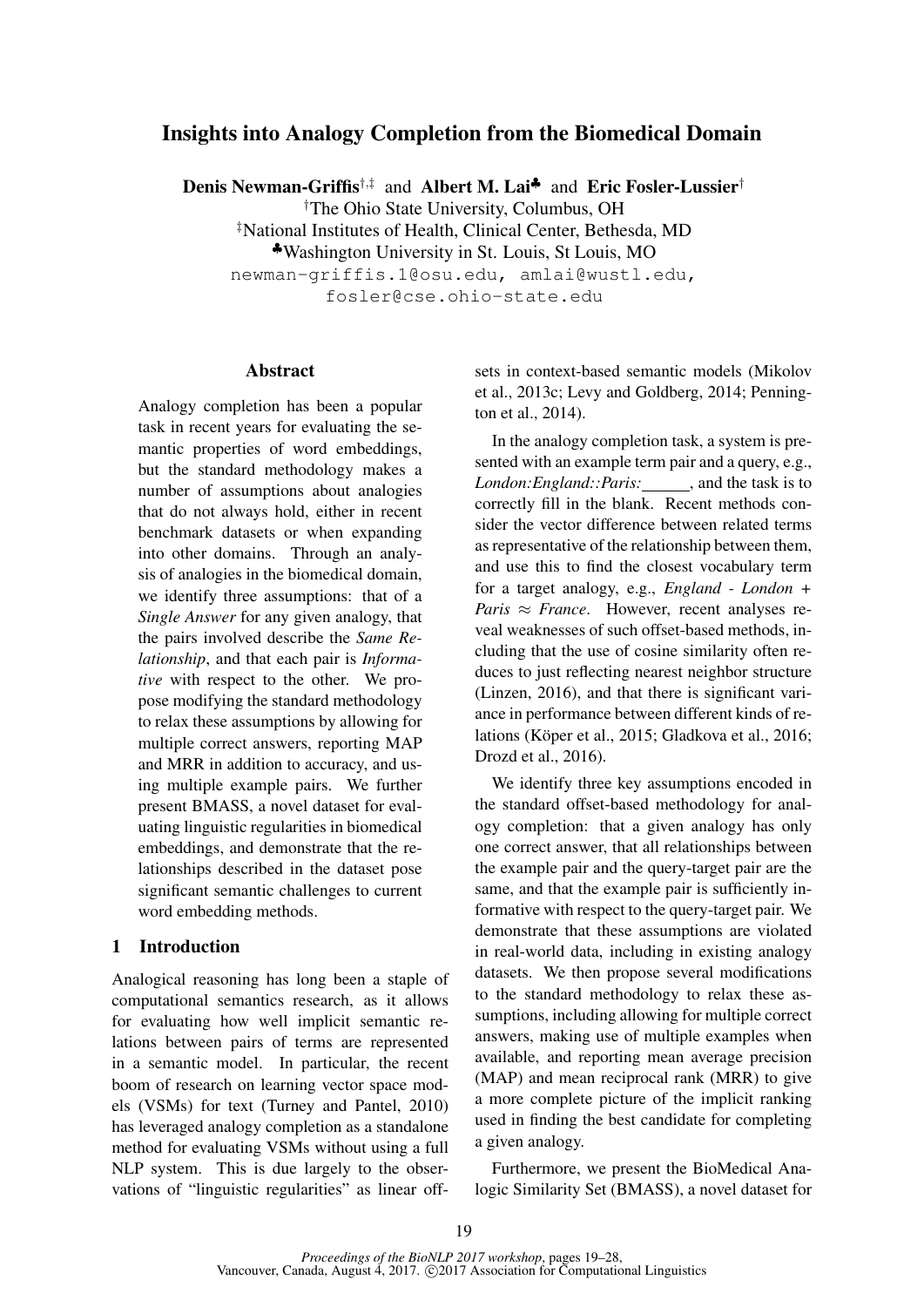analogical reasoning in the biomedical domain. This new resource presents real-world examples of semantic relations of interest for biomedical natural language processing research, and we hope it will support further research into biomedical VSMs (Chiu et al., 2016; Choi et al., 2016).<sup>1</sup>

# 2 Related work

Analogical reasoning has been studied both on its own and as a component of downstream tasks, using a range of systems. Early work used rule-based systems for world knowledge (Reitman, 1965) and syntactic (Federici and Pirelli, 1997) relationships. Supervised models were used for SAT (Scholastic Aptitude Test) analogies (Veale, 2004), and later for synonymy, antonymy, and some world knowledge (Turney, 2008; Herdağdelen and Baroni, 2009). Analogical reasoning has also been used in support of downstream tasks, including word sense disambiguation (Federici et al., 1997) and morphological analysis (Lepage and Goh, 2009; Lavallée and Langlais, 2010; Soricut and Och, 2015).

Recent work on analogies has largely focused on their use as an intrinsic evaluation of the properties of a VSM. The analogy dataset of Mikolov et al. (2013a), often referred to as the Google dataset, has become a standard evaluation for general-domain word embedding models (Pennington et al., 2014; Levy and Goldberg, 2014; Schnabel et al., 2015; Faruqui et al., 2015), and includes both world knowledge and morphosyntactic relations. Other datasets include the MSR analogies (Mikolov et al., 2013c), which describe morphological relations only; and BATS (Gladkova et al., 2016), which includes both morphological and semantic relations. The semantic relations from SemEval-2012 Task 2 (Jurgens et al., 2012) have also been used to derive analogies; however, as with the lexical Sem-Para dataset of Köper et al. (2015), the semantic relationships tend to be significantly more challenging for embedding-based methods (Drozd et al., 2016). Additionally, Levy et al. (2015b) demonstrate that even for some lexical relations where embeddings appear to perform well, they are actually learning prototypicality as opposed to relatedness.

# 3 Analogy completion task

#### 3.1 Standard methodology

Given an analogy *a:b::c:d*, the evaluation task is to guess d out of the vocabulary, given  $a, b, c$  as evidence. Recent methods for this involve using the vector difference between embedded representations of the related pairs to rank all terms in the vocabulary by how well they complete the analogy, and choosing the best fit. The vector difference is most commonly used in one of three ways, where  $\cos$  is cosine similarity:

$$
argmax_{d \in V} (cos(d, b - a + c)) \qquad (1)
$$

$$
argmax_{d \in V} (cos(d - c, b - a)) \qquad (2)
$$

$$
argmax_{d \in V} \frac{\cos(d, b)\cos(d, c)}{\cos(d, a) + \epsilon}
$$
 (3)

Following the terminology of Levy and Goldberg (2014), we refer to Equation 1 as 3COSADD, Equation 2 as PAIRWISEDISTANCE, and Equation 3 (which is equivalent to 3COSADD with log cosine similarities) as 3COSMUL.

In order to generate analogy data for this task, recent datasets have followed a similar process (Mikolov et al., 2013a,c; Köper et al., 2015; Gladkova et al., 2016). First, relations of interest were manually selected for the target domains: syntactic/morphological, lexical (e.g., hypernymy, synonymy), or semantic (e.g., *CapitalOf*). Then, for each relation, example word pairs were manually selected or automatically generated from existing resources (e.g., WordNet). The final analogies were then generated by exhaustively combining the sets of word pairs within each relation.

#### 3.2 Assumptions

Several key assumptions are inherent in this standard methodology that are not reflected in recent benchmark analogy datasets. The first we refer to as the *Single-Target* assumption: namely, that there is a single correct answer for any given analogy. Since the target  $d$  is chosen via argmax, if we consider the following two analogies:

> *flu:nausea::fever:?cough flu:nausea::fever:?light-headedness*

we must necessarily get at least one answer wrong. Gladkova et al. (2016) convert these analogies into a single case:

*flu:nausea::fever:?[cough, light-headedness]*

<sup>&</sup>lt;sup>1</sup>The dataset, and all code used for our experiments, is available online at https://github.com/OSU-slatelab/BMASS.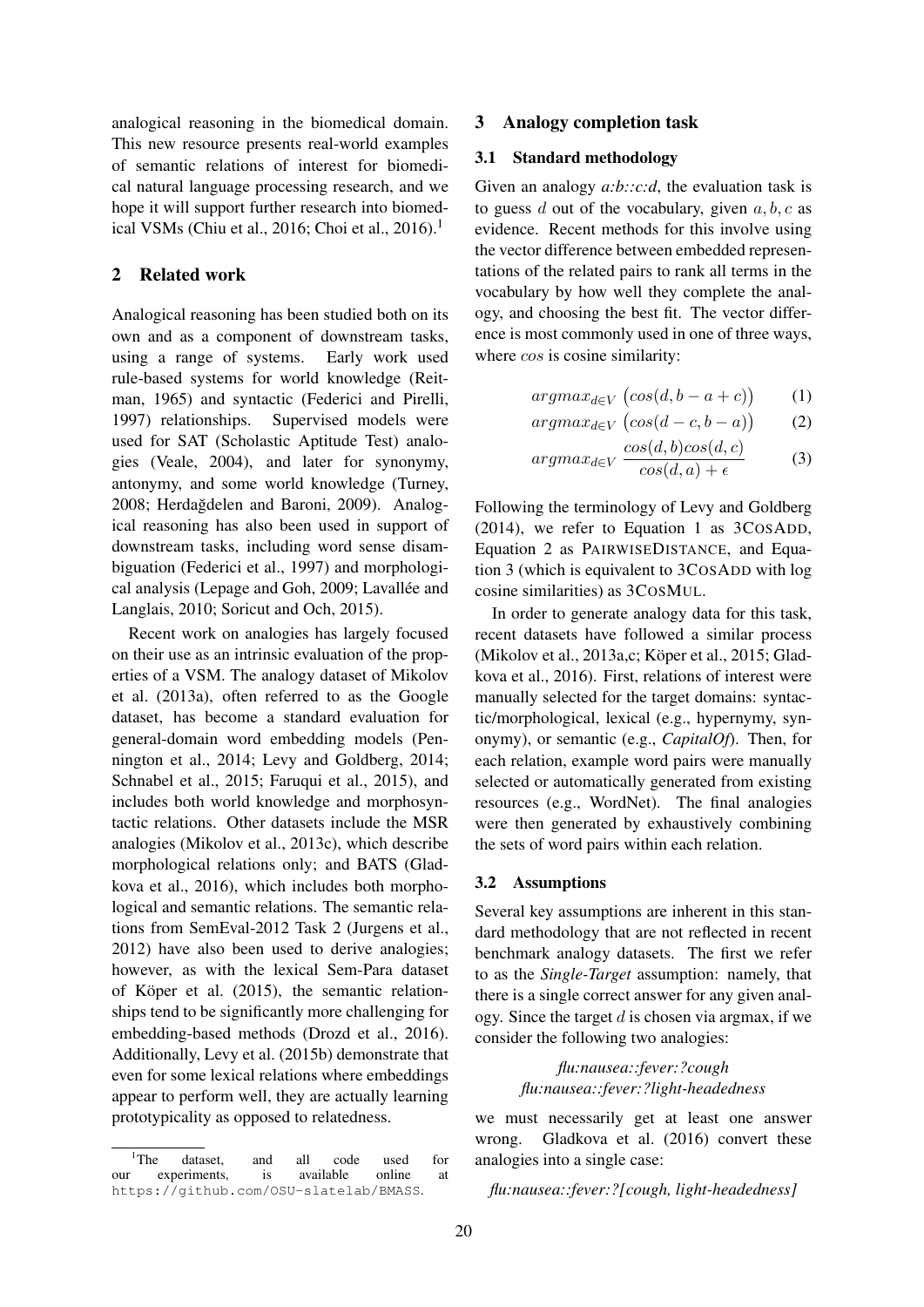| Pair           | Relations                |  |  |
|----------------|--------------------------|--|--|
| brother:sister | <b>FemaleCounterpart</b> |  |  |
|                | <i>SiblingOf</i>         |  |  |
| husband:wife   | <b>FemaleCounterpart</b> |  |  |
|                | <i>MarriedTo</i>         |  |  |

Table 1: Binary semantic relations in "brother is to sister as husband is to wife." The target common relation is shown in bold.

where either *cough* or *lightheadedness* is a correct guess. However, this still misses our desire to get both correct answers, if possible. Relations with multiple correct targets are present in all of Google, BATS, and Sem-Para.

The second key assumption is that all the information relating  $a$  to  $b$  also relates  $c$  to  $d$ . While the pairs are chosen based on a single common relationship, each pair may actually pertain to multiple relationships. An example from the Google dataset is *brother:sister::husband:wife*; Table 1 shows the semantic relations involved in this analogy. While the target relation *FemaleCounterpart* is present in both pairs, by comparing the offsets  $sister - brother$  and  $wife - husband$ , we assume that either all ways in which each pair is related are present in both, or that *FemaleCounterpart* dominates the offset. We refer to this as the *Same-Relationship* assumption.

Finally, it is not sufficient for two pairs to share a common relationship label; that relationship must be both representative and informative for analogies to make sense (the *Informativity* assumption). Relation labels may be sufficiently broad as to be meaningless, as we encountered when drawing unfiltered binary relations from the Unified Medical Language System (UMLS) Metathesaurus. One sample analogy from the *RO:Null* relation (indicating "related in some way") was *socks:stockings::Finns:Finnish language*. While both pairs are of related terms, they are in no way related to one another.

Furthermore, even when two pairs are examples of the same kind of clearly-defined relation, they may still be relatively uninformative. For example, in the Sem-Para *Meronym* analogy *apricot:stone::trumpet:mouthpiece* the meronymic relationship between apricot and stone could plausibly identify a number of parts of a trumpet: mouthpiece, valves, slide, etc.<sup>2</sup> The extremely

<sup>2</sup>While this is similar to the Single-Target assumption, it

high-level nature of several of the Sem-Para relations (hypernymy, antonymy, and synonymy) suggests that some of the difficulty observed by Köper et al.  $(2015)$  is due to violations of Informativity.

# 4 BMASS

We present BMASS (the BioMedical Analogic Similarity Set), a dataset of biomedical analogies, generated using the expert-curated knowledge in the Unified Medical Language System  $(UMLS)^3$ (Bodenreider, 2004) in order to identify medical term pairs sharing the same relationships. We followed the standard process for dataset generation outlined in Section 3.1, with some adjustments for the assumptions in Section 3.2.

The UMLS Metathesaurus is centered around normalized *concepts*, represented by Concept Unique Identifiers (CUIs). Each concept can be represented in textual form by one or more *terms*  $(e.g., C0009443 \rightarrow "Common cold", "acute thini$ tis"). These terms may be multi-word expressions (MWEs); in fact, many concepts in the UMLS have no unigram terms.

The Metathesaurus also contains *(subject, relation, object* $\rangle$  triples describing binary relationships between concepts. These relationships are specified at two levels: relationship types (RELs), such as *broader-than* and *qualified-by*, and specific relationships (RELAs) within each type, e.g., *tradename-of* and *has-finding-site*. For this work, we used the 721 unique REL/RELA pairings as our source relationships, and treated the *(subject,*  $object\rangle$  pairs linked within each of these relationships as candidates for generating analogies.

To enable a word embedding–based evaluation, we first identified terms that appeared at least 25 times in the 2016 PubMed baseline collection of biomedical abstracts,  $4$  and removed all  $\langle subject,$  $object\rangle$  pairs involving concepts that did not correspond to these frequent terms. Most relationships in the Metathesaurus are many-to-many (i.e., each subject can be paired with multiple objects and

bears separate consideration in that Single-Target refers to multiple valid objects of a specific relationship, while this is an issue of multiple valid relationships being described.

<sup>&</sup>lt;sup>3</sup>We use the 2016AA release of the UMLS.

<sup>4</sup>We chose 25 as our minimum frequency to ensure that each term appeared often enough to learn reasonable embeddings for its component words. To determine term frequency, we first lowercased and stripped punctuation from both the PubMed corpus and the term list extracted from UMLS, then searched the corpus for exact term matches.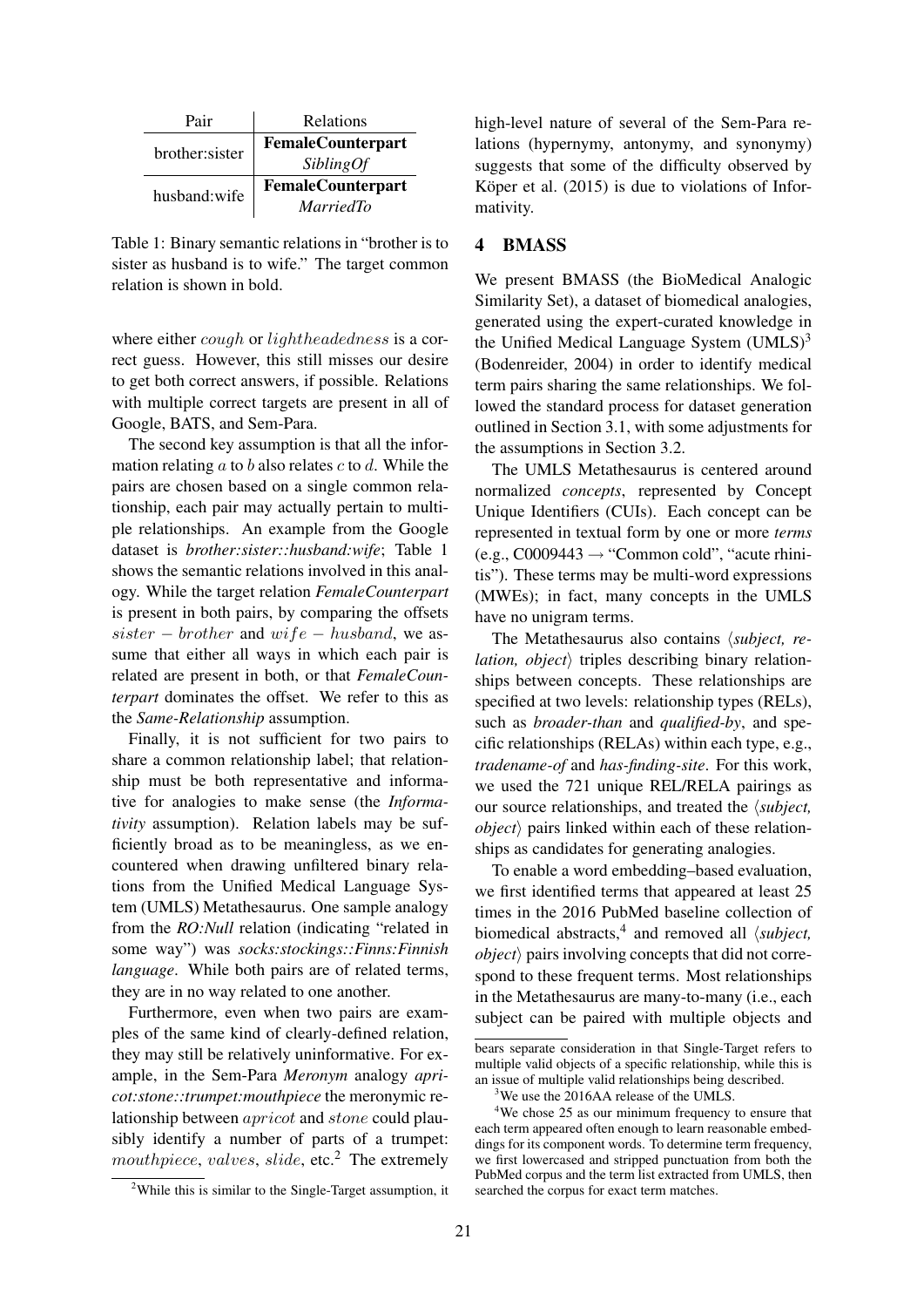vice versa), and thus may challenge Single-Target and Informativity assumptions; we therefore next identified relations that had at least 50 1:1 instances, i.e., a subject and object that are only paired with one another within a specific relationship. Since 1:1 instances are not sufficient to guarantee Informativity, we then manually reviewed the remaining relations to identify those those that we deemed to satisfy Informativity constraints. For example, the *is-a* relationship between *tongue muscles* and *head muscle* is not specific enough to suggest that *carbon monoxide* should elicit *gasotransmitters* as its corresponding answer. However, for *associated-with*, sampled pairs such as *leg injuries : leg* and *histamine release : histamine* were sufficiently consistent that we deemed it Informative. This gave us a final set of 25 binary relations, listed in Table 2.<sup>5</sup>

We follow Gladkova et al. (2016) in generating a balanced dataset, to enable a more robust comparative analysis between relations. We randomly sampled 50  $\langle subject, object \rangle$  pairs from each relation, again restricting to concepts with strings appearing frequently in PubMed. For each subject concept that we sampled, we collected all valid object concepts and bundled them as a single  $\langle subject, objects \rangle$  pair. We then exhaustively combined each concept pair with the others in its relation to create 2,450 analogies, giving us a total dataset size of 61,250 analogies. Finally, for each concept, we chose a single frequent term to represent it, giving us both CUI and string representations of each analogy.

# 5 Evaluation

We assess how well biomedical word embeddings can perform on our dataset, and explore modifications to the standard evaluation methodology to relax the assumptions described in Section 3.2. We use the skip-gram embeddings trained by Chiu et al. (2016) on the PubMed citation database, one set using a window size of 2 (PM-2) and another set with window size 30 (PM-30). All other word2vec hyperparameters were tuned by Chiu et al. on a combination of similarity and relatedness and named entity recognition tasks.

Additionally, we use the hyperparameters they identified (minimum frequency=5, vector dimension=200, negative samples=10, sample=1e-4,

| ID              | Name                            | Amb              |  |  |  |  |  |
|-----------------|---------------------------------|------------------|--|--|--|--|--|
| Lab/Rx          |                                 |                  |  |  |  |  |  |
| L1              | form-of                         | 1.0              |  |  |  |  |  |
| L2              | has-lab-number                  | 1.1              |  |  |  |  |  |
| L <sub>3</sub>  | has-tradename                   | 1.5              |  |  |  |  |  |
| L4              | tradename-of                    | 1.3              |  |  |  |  |  |
| L <sub>5</sub>  | associated-substance            | 1.6              |  |  |  |  |  |
| L <sub>6</sub>  | has-free-acid-or-base-form      | 1.0              |  |  |  |  |  |
| L7              | has-salt-form                   | 1.1              |  |  |  |  |  |
| L8              | measured-component-of           | 1.3              |  |  |  |  |  |
|                 | Hierarchical                    |                  |  |  |  |  |  |
| H1              | refers-to                       | 1.0              |  |  |  |  |  |
| H <sub>2</sub>  | same-type                       | 10.4             |  |  |  |  |  |
|                 | Morphological                   |                  |  |  |  |  |  |
| M <sub>1</sub>  | adjectival-form-of              | $\overline{1.1}$ |  |  |  |  |  |
| M <sub>2</sub>  | noun-form-of                    | 1.0              |  |  |  |  |  |
| Clinical        |                                 |                  |  |  |  |  |  |
| $\overline{C1}$ | associated-with-malfunction-of- | 2.6              |  |  |  |  |  |
|                 | gene-product                    |                  |  |  |  |  |  |
| C <sub>2</sub>  | gene-product-malfunction-       | 1.5              |  |  |  |  |  |
|                 | associated-with-disease         |                  |  |  |  |  |  |
| C <sub>3</sub>  | causative-agent-of              | 4.6              |  |  |  |  |  |
| C <sub>4</sub>  | has-causative-agent             | 2.0              |  |  |  |  |  |
| C <sub>5</sub>  | has-finding-site                | 1.9              |  |  |  |  |  |
| C <sub>6</sub>  | associated-with                 | 1.2              |  |  |  |  |  |
|                 | Anatomy                         |                  |  |  |  |  |  |
| A <sub>1</sub>  | anatomic-structure-is-part-of   | 1.6              |  |  |  |  |  |
| A <sub>2</sub>  | anatomic-structure-has-part     | 5.4              |  |  |  |  |  |
| A <sub>3</sub>  | is-located-in                   | 1.4              |  |  |  |  |  |
| <b>Biology</b>  |                                 |                  |  |  |  |  |  |
| B1              | regulated-by                    | 1.0              |  |  |  |  |  |
| B <sub>2</sub>  | regulates                       | 1.0              |  |  |  |  |  |
| B <sub>3</sub>  | gene-encodes-product            | 1.1              |  |  |  |  |  |
| <b>B4</b>       | gene-product-encoded-by         | 2.4              |  |  |  |  |  |

Table 2: List of the relations kept after manual filtering; Amb is the average ambiguity, i.e., the average number of correct answers per analogy.

 $\alpha$ =0.05, window size=2) to train our own embeddings on a subset of the 2016 PubMed Baseline (14.7 million documents, 2.7 billion tokens). We train word2vec (Mikolov et al., 2013a) samples with the continuous bag-of-words (CBOW) and skip-gram (SGNS) models, trained for 10 iterations, and GloVe (Pennington et al., 2014) samples, trained for 50 iterations.

We performed our evaluation with each of 3COSADD, PAIRWISEDISTANCE, and 3COS-MUL as the scoring function over the vocabulary. In contrast to the prior findings of Levy and Gold-

<sup>5</sup>Examples of each relation, along with their mappings to UMLS REL/RELA values, are available online.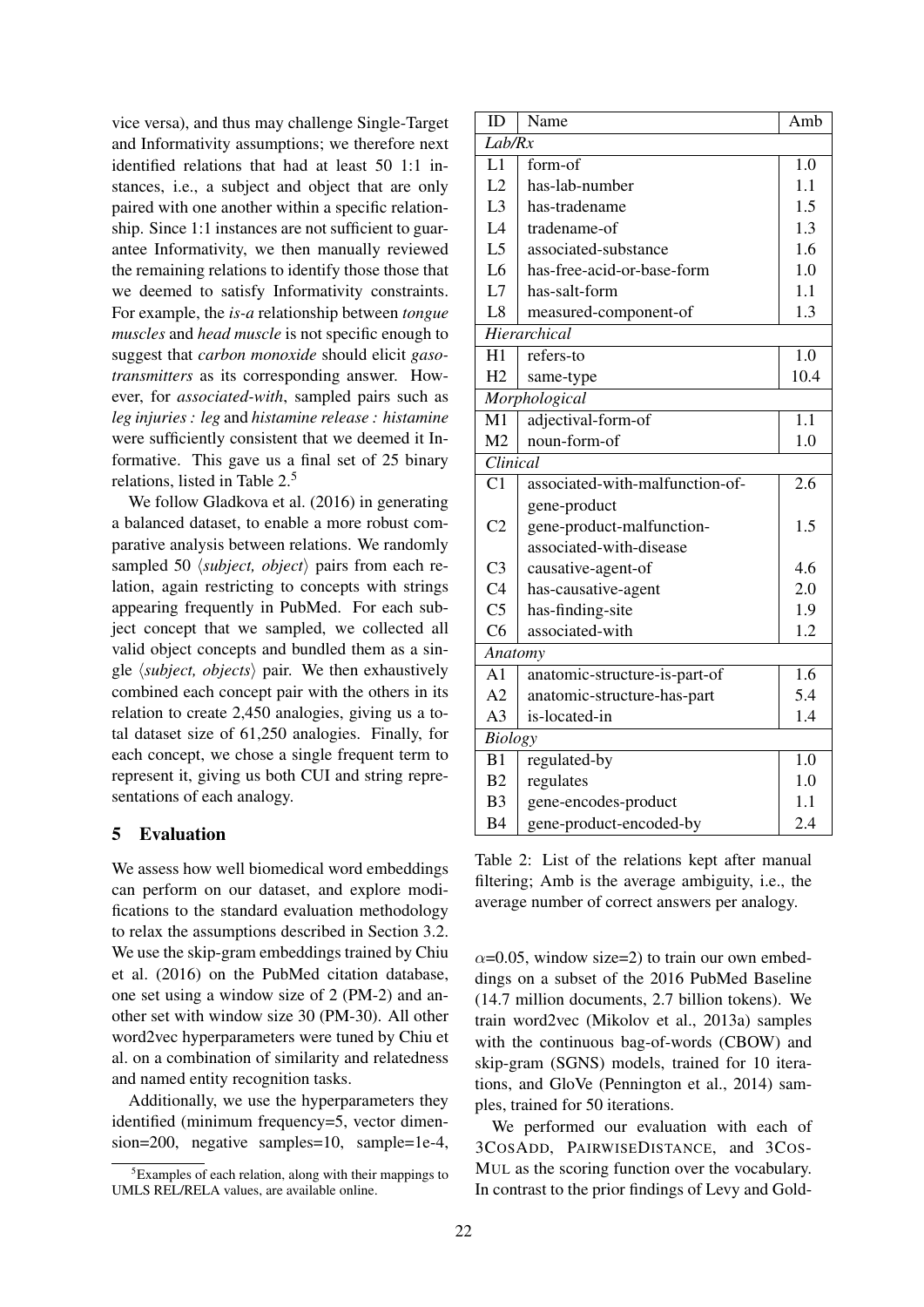berg (2014) on the Google dataset, performance on BMASS is roughly equivalent among the three methods, often differing by only one or two correct answers. We therefore only report results with 3COSADD, since it is the most familiar method.

#### 5.1 Modifications to the standard method

We consider 3COSADD under three settings of the analogies in our dataset. For a given analogy *a:b::c:?d*, we refer to  $\langle a, b \rangle$  as the exemplar pair and  $\langle c, d \rangle$  as the query pair; *?d* signifies the target answer.

Single-Answer puts analogies in *a:b::c:d* format, with a single example object  $b$  and a single correct object d, by taking the first object listed for each term pair. This enforces the Single-Answer assumption.

Multi-Answer takes the first object listed for the exemplar term pair, but keeps all valid answers, i.e.  $a:b::c:[d_1,d_2,...]$ ; this is similar to the approach of Gladkova et al. (2016). There are approximately 16k analogies in our dataset with multiple valid answers.

All-Info keeps all valid objects for both the exemplar and query pairs. The exemplar offset is then calculated over  $B = [b_1, b_2, \dots]$  as

$$
a - B = \frac{1}{|B|} \sum_{i} a - b_i
$$

Though this is superficially similar to 3COSAVG (Drozd et al., 2016), we average over objects for a specific subject, as opposed to averaging over all subject-object pairs.

We report a relaxed accuracy (denoted  $Acc<sub>R</sub>$ ), in which the guess is correct if it is in the set of correct answers. (In the Single-Answer case, this reduces to standard accuracy.)  $Acc_R$ , as with standard accuracy, necessitates ignoring  $a, b$ , or  $c$  if they are the top results (Linzen, 2016).

In order to capture information about all correct answers, we also report Mean Average Precision (MAP) and Mean Reciprocal Rank (MRR) over the set of correct answers in the vocabulary, as ranked by Equation 1. Since MAP and MRR do not have a cutoff in terms of searching for the correct answer in the ranked vocabulary, they can be used without the adjustment of ignoring  $a, b$ , and c; thus, they can give a more accurate picture of how close the correct terms are to the calculated guesses.

### 5.2 MWEs and candidate answers

As noted in Section 4, the terms in our analogy dataset may be multi-word expressions (MWEs). We follow the common baseline approach of representing an MWE as the average of its component words (Mikolov et al., 2013b; Chen et al., 2013; Wieting et al., 2016). For phrasal terms containing one or more words that are out of our embedding vocabulary, we only consider the invocabulary words: thus, if "parathyroid" is not in the vocabulary, then the embedding of *parathyroid hypertensive factor* will be

$$
\frac{hypertensive + factor}{2}
$$

For any individual analogy *a:b::c:?d*, the vocabulary of candidate phrases to complete the analogy is derived by calculating averaged word embeddings for each UMLS term appearing in PubMed abstracts at least 25 times. Terms for which none of the component words are in vocabulary are discarded. This yields a candidate set of 229,898 phrases for the PM-2 and PM-30, and 263,316 for our CBOW, SGNS, and GloVe samples.

Since prior work on analogies has primarily been concerned with unigram data, we also identified a subset of our data for which we could find single-word string realizations for all concepts in an analogy, using the full vocabulary of our trained embeddings. Even in the All-Info setting, we could only identify 606 such analogies; Table 3 shows MAP results for PM-2 and CBOW embeddings on the three relations with at least 100 unigram analogies. The unigram analogies are slightly better captured than the full MWE data for *has-lab-number* (L2) and *has-tradename* (L3); however, lower performance on the unigram subset in *tradename-of* (L4) shows that unigram analogies are not always easier. We see a small effect from the much larger set of candidate answers in the unigram case  $(>1m$  unigrams), as shown by the slightly higher MAP numbers in the Uni<sub>M</sub> case. In general, it is clear that the difficulty of some of the relations in our dataset is not due solely to using MWEs in the analogies.

### 5.3 Metric comparison

Figure 1 shows  $Acc_R$ , MAP, and MRR results for each relation in BMASS, using PM-2 embeddings in the Multi-Answer setting. Overall, performance varies widely between relations, with all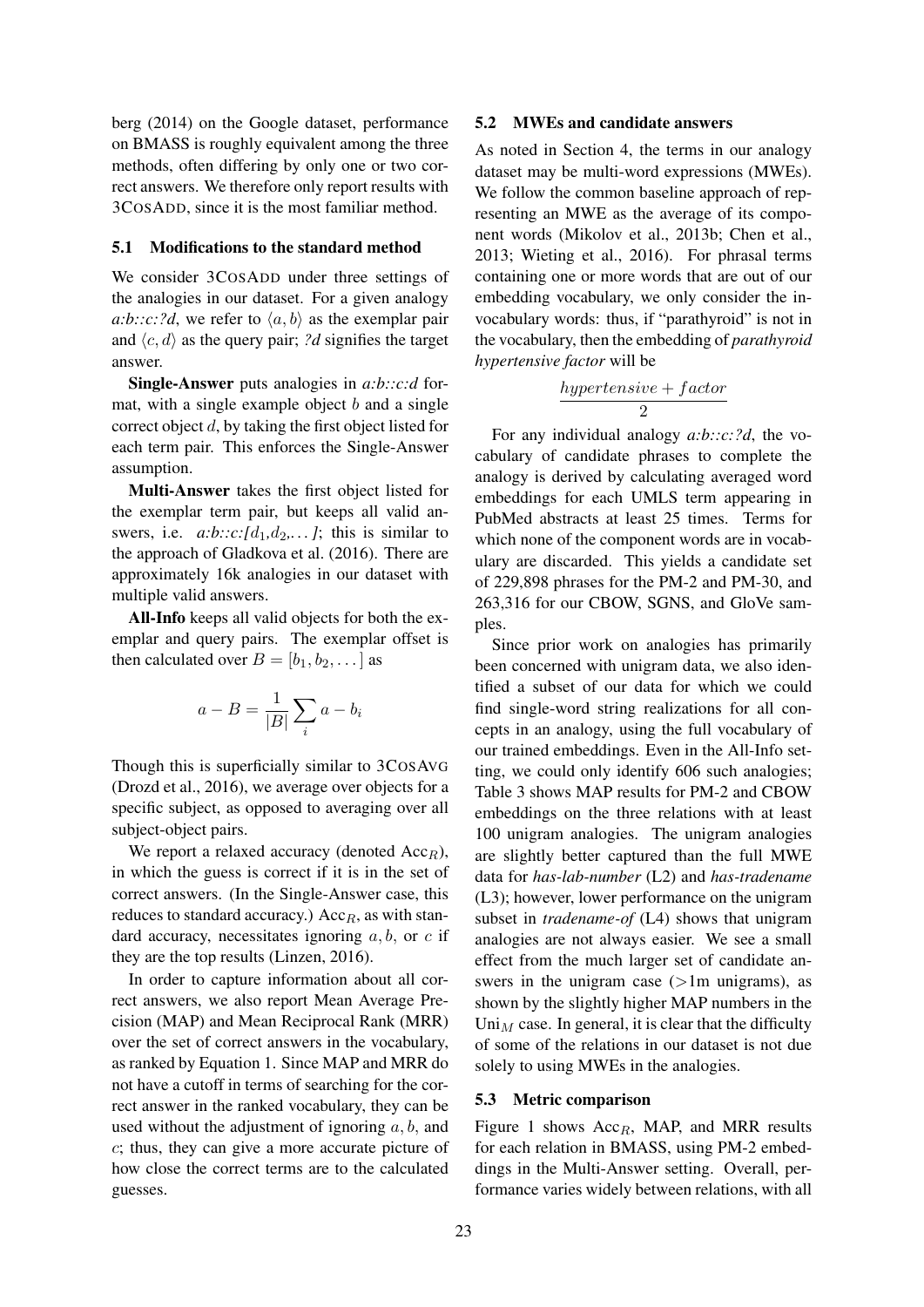

Figure 1:  $Acc_R$ , MAP, and MRR for each relation, using PM-2 embeddings under the Multi-Answer setting. Note that MAP is calculated using the position of all correct answers in the ranked list, while MRR reflects only the position of the first correct answer found in the ranked list for each individual query.



Figure 2:  $Acc_R$  per relation for PM-2 on BMASS, under Single-Answer, Multi-Answer, and All-Info settings.



Figure 3: Per-relation MAP for all embeddings under the Multi-Answer setting.

three metrics staying under 0.1 in the majority of cases; this mirrors previous findings on other analogy datasets (Levy and Goldberg, 2014; Gladkova et al., 2016; Drozd et al., 2016).

MAP further fleshes out these differences by reporting performance over all correct answers for a given analogy. This lets us distinguish between relations like *has-salt-form* (L7), where noticeably lower MAP numbers reflect a wider distribution of the multiple correct answers, and relations like *regulates* (B2) or *associated-with* (C6), where a low  $Acc<sub>R</sub>$  reflects many incorrect answers, but a higher MAP indicates that the correct answers are relatively near the guess.

MRR, on the other hand, more optimistically reports how close we got to finding any correct answer. Thus, for the *has-causative-agent* (C4) relation, low  $Acc_R$  is belied by a noticeably higher MRR, suggesting that even when we guess wrong, the correct answer is close. This contrasts with relations like *refers-to* (H1) or *causative-agentof* (C3), where MRR is more consistent with  $Acc<sub>B</sub>$ , indicating that wrong guesses tend to be farther from the truth. Since most of our analogies (45,178 samples, or about 74%) have only a single correct answer, MAP and MRR tend to be highly similar. However, in high-ambiguity relations like *same-type* (H2), higher MRR numbers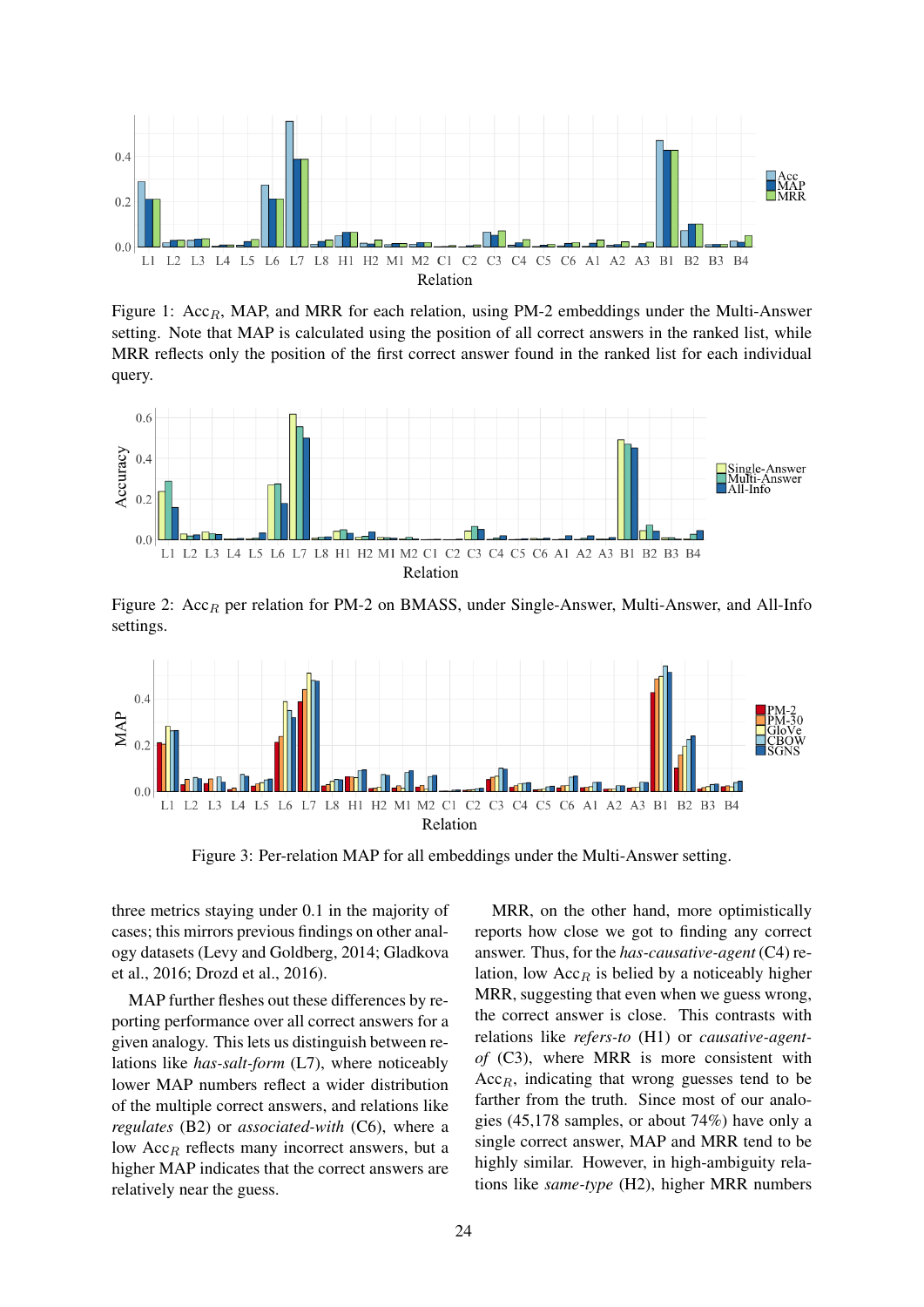give a better sense of our best case performance.

### 5.4 Analogy settings

To compare across the Single-Answer, Multi-Answer, and All-Info settings, we first look at  $Acc<sub>B</sub>$  for each relation in BMASS, shown for PM-2 embeddings in Figure 2 (the observed patterns are similar with the other embeddings). Unsurprisingly, allowing for multiple answers in Multi-Answer and All-Info slightly raises  $Acc<sub>R</sub>$  in most cases. What is surprising, however, is that including more sample exemplar objects in the All-Info setting had widely varying results. In some cases, such as *same-type* (H2), *associated-substance* (L5), and *gene-product-encoded-by* (B4), the additional exemplars gave a noticeable improvement in accuracy. In others, accuracy actually went down: *form-of* (L1) and *has-free-acid-or-baseform* (L6) are the most striking examples, with absolute decreases of 4% and 8% respectively from the Multi-Answer case for PM-2 (the decreases are similar with other embeddings). Thus, it seems that multiple examples may help with Informativity in some cases, but confuse it in others. Taken together with the improvements seen in Drozd et al. (2016) from using 3COSAVG, this is another indication that any single subject-object pair may not be sufficiently representative of the target relationship.

#### 5.5 Embedding methods

Averaging over all relations, the five embedding settings we tested behaved roughly the same, with our trained embeddings slightly outperforming the pretrained embeddings of Chiu et al. (2016); summary  $Acc<sub>R</sub>$ , MAP, and MRR performances are given in Table 4. At the level of individual relations, Figure 3 shows MAP performance in the Multi-Answer setting. The four word2vec sam-

| Rel |      | $PM-2$         |      | <b>CBOW</b> |                |            |
|-----|------|----------------|------|-------------|----------------|------------|
|     | Uni  | $\text{Uni}_M$ | MWE  | Uni         | $\text{Uni}_M$ | <b>MWE</b> |
| L2  | 0.05 | 0.04           | 0.03 | 0.11        | 0.13           | 0.06       |
| L3  | 0.10 | 0.12           | 0.04 | 0.12        | 0.17           | 0.06       |
| L4  | 0.00 | 0.00           | 0.01 | 0.04        | 0.05           | 0.07       |

Table 3: MAP performance on the three BMASS relations with  $\geq$ 100 unigram analogies. Uni is using unigram embeddings on unigram data,  $\text{Uni}_M$ is using MWE embeddings on unigram data, and MWE is performance with MWE embeddings over the full MWE data.

ples tend to behave similarly, with some inconsistent variations. Interestingly, CBOW outperforms the other embeddings by a large margin in several relations, including *regulated-by* (B1) and *has-tradename* (L3).

GloVe varies much more widely across the relations, as reflected in the higher standard deviations in Table 4. While GloVe consistently outperforms word2vec embeddings on *has-free-acid-orbase-form* (L6) and *has-salt-form* (L7), it significantly underperforms on the morphological and hierarchical relations, among others. Most notably, while the word2vec embeddings show minor differences in performance between the Multi-Answer and All-Info settings, GloVe  $Acc_R$  performance falls drastically on *form-of* (L1) and *hasfree-acid-or-base-form* (L6), as shown in Table 5. However, its MAP and MRR numbers stay similar, suggesting that there is only a reshuffling of results closest to the guess.

#### 5.6 Error analysis

Several interesting patterns emerge in reviewing individual *a:b::c:?d* predictions. A number of errors follow directly from our word averaging approach to MWEs: words that appear in b or c often appear in the predictions, as in *gosorelin:ici 118630::letrozole:\*ici 164384*. Prefix substitutions also occurred, as with *mianserin hydrochloride:mianserin::scopolamine hydrobromide:\*scopolamine methylbromide*.

Often, the  $b$  term(s) would outweigh  $c$ , leading to many of the top guesses being variants on b. In one analogy, *sodium acetylsalicyclate:aspirin::intravenous immunoglobulins:?immunoglobulin g*, the top guesses were: *\*aspirin prophylaxis*, *\*aspirin*, *\*aspirin antiplatelet*, and *\*low-dose aspirin*.

In other cases, related to the nearest neighborhood over-reporting observed by Linzen (2016), we saw guesses very similar to  $c$ , regardless of a or b, as with *acute inflammations:acutely inflamed::endoderm:\*embryonic endoderm*; other near guesses included *\*endoderm cell* and *epiblast*.

Finally, we found several analogies where the incorrect guesses made were highly related to the correct answer, despite not matching. One such analogy was *oropharyngeal suctioning:substances::thallium scan:?radioisotopes*; the top guess was *\*radioactive substances*, and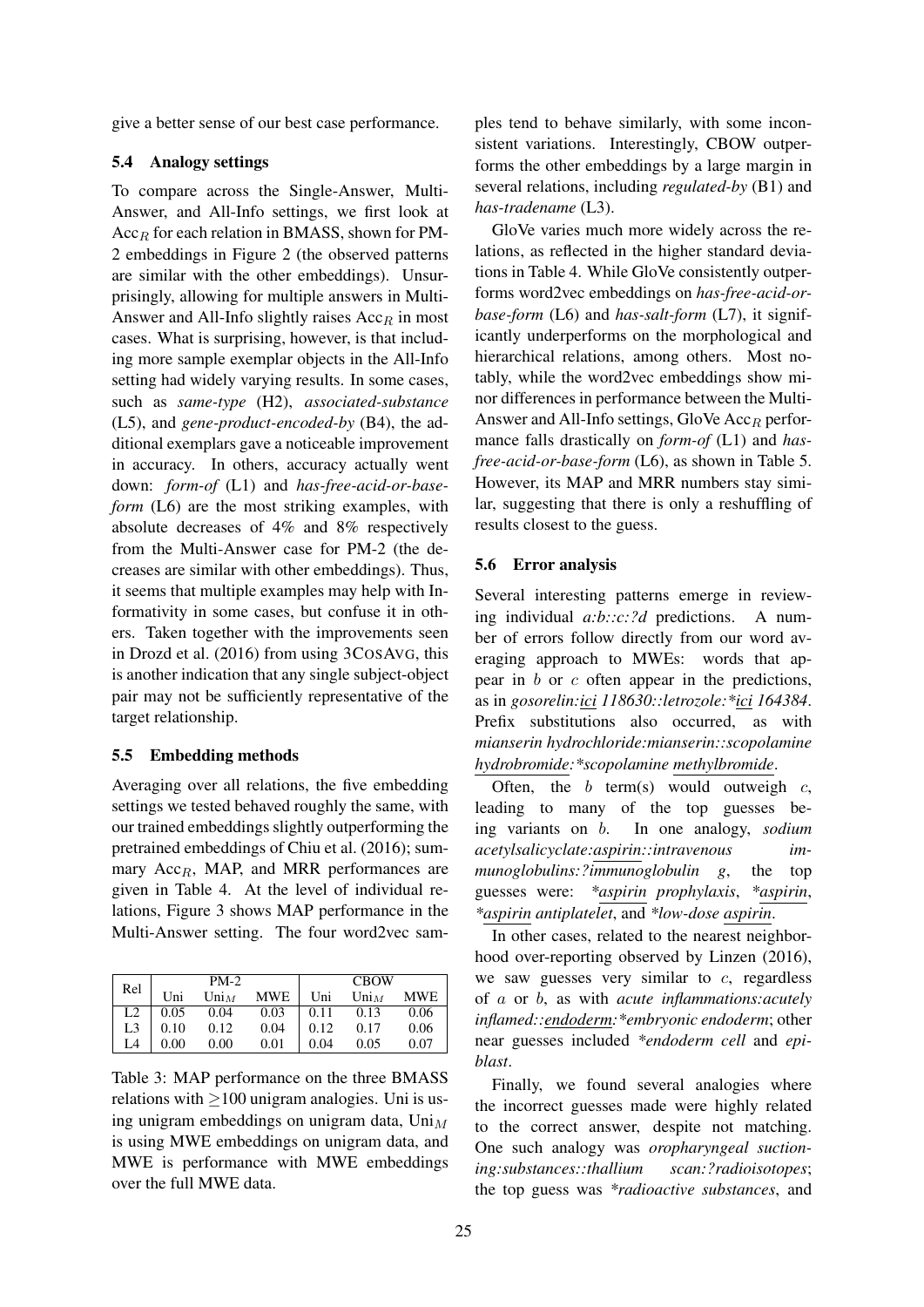| Setting     | Single-Answer    |           |            | Multi-Answer     |           |           | All-Info  |            |           |
|-------------|------------------|-----------|------------|------------------|-----------|-----------|-----------|------------|-----------|
|             | Acc <sub>B</sub> | MAP       | <b>MRR</b> | Acc <sub>B</sub> | MAP       | MRR       | $Acc_{B}$ | <b>MAP</b> | MRR       |
| $PM-2$      | .08(0.16)        | .07(0.13) | .07(0.13)  | .08(0.15)        | .07(0.12) | .08(.11)  | .07(0.13) | .07(0.11)  | .07(0.11) |
| $PM-30$     | .08(.16)         | .08(0.13) | .08(.13)   | .09(0.16)        | .08(0.13) | .09(0.13) | .08(0.13) | .08(.12)   | .09(.12)  |
| GloVe       | .11(.22)         | .09(0.16) | .09(0.16)  | .11(.22)         | .09(0.16) | .10(0.15) | .10(0.18) | .09(0.16)  | .10(0.15) |
| <b>CBOW</b> | .11(.18)         | .11(.14)  | .11(.14)   | .12(0.18)        | .12(0.14) | .12(0.14) | 11(.17)   | .12 (.14)  | .13(.14)  |
| <b>SGNS</b> | .11(.18)         | .11(.14)  | .11(.14)   | .11(.18)         | .11(.14)  | .12(0.13) |           | .12 (.14)  | .12(0.14) |

Table 4: Average performance over all relations in the dataset, for each set of embeddings. Results are reported as "Mean (Standard deviation)" for each metric.

| Metric           |           | L1   |      |             | L6   |      |
|------------------|-----------|------|------|-------------|------|------|
|                  | <b>SA</b> | MА   | AI   | <b>SA</b>   | MА   | ΑI   |
| Acc <sub>B</sub> | 0.49      | 0.49 | 0.24 | $\mid$ 0.62 | 0.62 | 0.39 |
| <b>MAP</b>       | 0.28      | 0.28 | 0.28 | 0.39        | 0.39 | 0.39 |
| MRR              | 0.28      | 0.28 | 0.28 | 0.39        | 0.39 | 0.39 |

Table 5:  $Acc_R$ , MAP, and MRR performance variation between Single-Answer (SA), Multi-Answer (MA), and All-Info (AI) settings for GloVe embeddings on *form-of* (L1) and *has-freeacid-or-base-form* (L6)

*\*gallium compounds* was two guesses farther down. Showing some mixed effect from the neighborhood of b, *\*performance-enhancing substances* was the next-ranked candidate.

### 6 Discussion

Relaxing the Single-Answer, Same-Relationship, and Informativity assumptions by including multiple correct answers and multiple exemplar pairs and by reporting MAP and MRR in addition to accuracy paints a more complete picture of how well word embeddings are performing on analogy completion, but leaves a number of questions unanswered. While we can more clearly see the relations where we correctly complete analogies (or come close), and contrast with relations where a vector arithmetic approach completely misses the mark, what distinguishes these cases remains unclear. Some more straightforward relationships, such as *gene-encodes-product* (B3) and its inverse *gene-product-encoded-by* (B4), show surprisingly poor results, while the very broad synonymy of *refers-to* (H1) is captured comparatively well. Additionally, in contrast to prior work with morphological relations, *adjectivalform-of* (M1) and *noun-form-of* (M2) are much more challenging in the biomedical domain, as we see non-morphological related pairs such as *predisposed:disease susceptibility* and *venous lumen:endovenous*, in addition to more normal pairs like *sweating:sweaty* and *muscular:muscle*. Further analysis may provide some insight into specific challenges posed by the relations in our dataset, as well as why performance with PAIR-WISEDISTANCE and 3COSMUL did not noticeably differ from 3COSADD.

In terms of specific model errors, we did not evaluate the effects of any embedding hyperparameters on performance in BMASS, opting to use hyperparameter settings tuned for generalpurpose use in the biomedical domain. Levy et al. (2015a) and Chiu et al. (2016), among others, show significant impact of embedding hyperparameters on downstream performance. Exploring different settings may be one way to get a better sense of exactly what incorrect answers are being highly-ranked, and why those are emerging from the affine organization of the embedding space. Additionally, the higher variance in perrelation performance we observed with GloVe embeddings suggests that there is more to unpack as to what the GloVe model is capturing or failing to capture compared to word2vec approaches.

Finally, while we considered Informativity during the generation of BMASS, and relaxed the Single-Answer assumption in our evaluation, we have not really addressed the Same-Relationship assumption. Using multiple exemplar pairs is one attempt to reduce the impact of confusing extraneous relationships, but in practice this helps some relations and harms others. Drozd et al. (2016) tackle this problem with the LRCos method; however, their findings of mis-applied features and errors due to very slight mis-rankings show that there is still room for improvement. One question is whether this problem can be addressed at all with non-parametric models like the vector offset approaches, to retain the advantages of evaluating directly from the word embedding space, or if a learned model (like LRCos) is necessary to separate out the different aspects of a related term pair.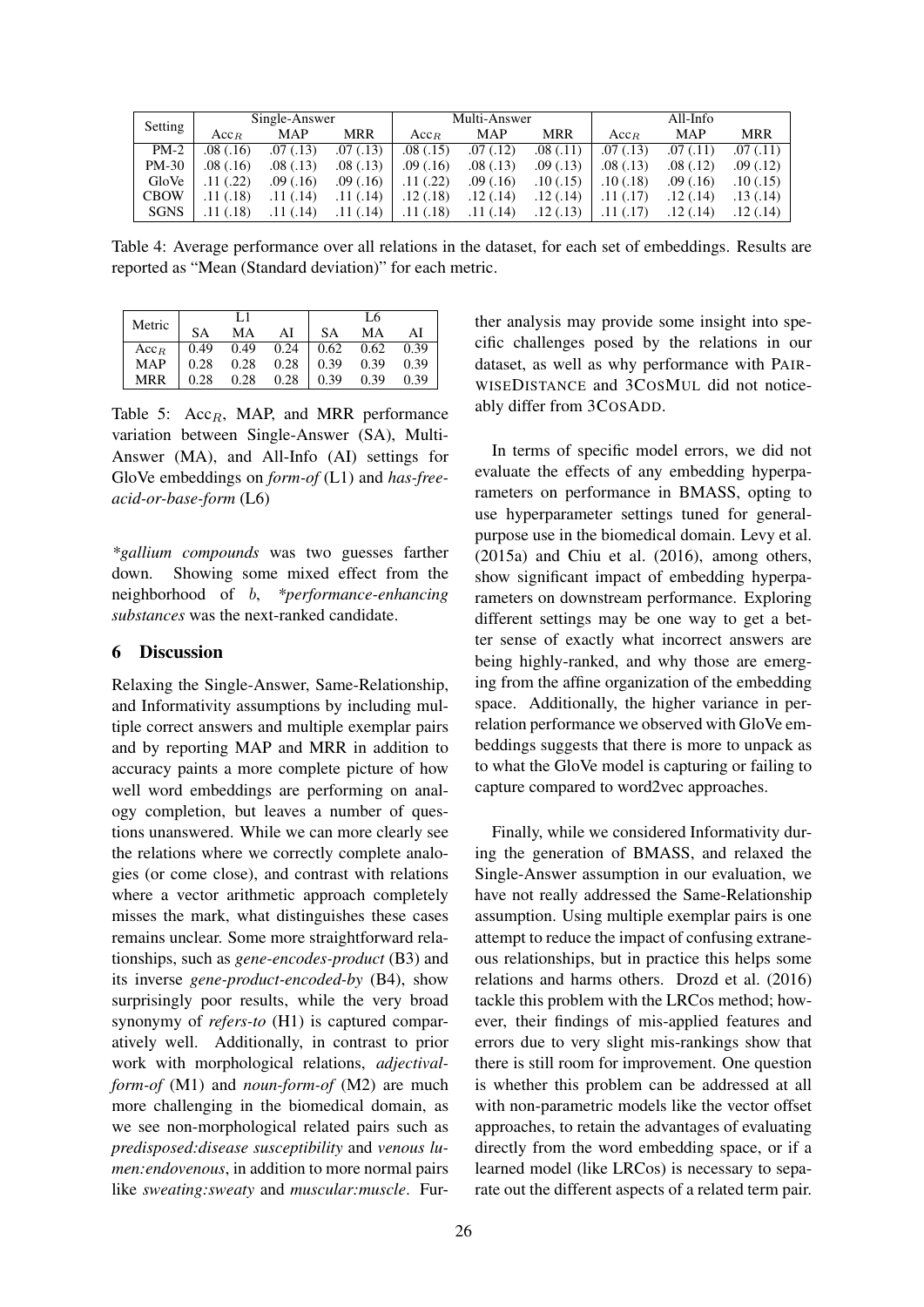# 7 Conclusions

We identified three key assumptions in the standard methodology for analogy-based evaluations of word embeddings: Single-Answer (that there is a single correct answer for an analogy), Same-Relationship (that the exemplar and query pairs are related in the same way), and Informativity (that the exemplar pair is informative with respect to the query pair). We showed that these assumptions do not hold in recent benchmark datasets or in biomedical data. Therefore, to relax these assumptions, we modified analogy evaluation to allow for multiple correct answers and multiple exemplar pairs, and reported Mean Average Precision and Mean Reciprocal Recall over the ranked vocabulary, in addition to accuracy of the highestranked choice.

We also presented the BioMedical Analogic Similarity Set (BMASS), a novel analogy completion dataset for the biomedical domain. In contrast to existing datasets, BMASS was automatically generated from a large-scale database of  $\langle \text{subject}, \rangle$  $relation$ , object $\rangle$  triples in the UMLS Metathesaurus, and represents a number of challenging real-world relationships. Similar to prior results, we find wide variation in word embedding performance on this dataset, with accuracies above 50% on some relationships such as *has-salt-form* and *regulated-by*, and numbers below 5% on others, e.g., *anatomic-structure-is-part-of* and *measuredcomponent-of*.

Finally, we are able to address the Single-Answer assumption by modifying the analogy evaluation to accommodate multiple correct answers, and we consider Informativity in generating our dataset and using multiple example pairs. However, the Same-Relationship assumption remains a challenge, as does a more automated approach to either evaluating or relaxing Informativity. These offer promising directions for future work in analogy-based evaluations.

### Acknowledgments

We would like to thank the CLLT group at Ohio State and the anonymous reviewers for their helpful comments. Denis is a pre-doctoral fellow at the National Institutes of Health Clinical Center, Bethesda, MD.

### References

- Olivier Bodenreider. 2004. The Unified Med-<br>ical Language System (UMLS): integrating ical Language System biomedical terminology. *Nucleic Acids Research* 32(90001):D267–D270.
- Danqi Chen, Richard Socher, Christopher D. Manning, and Andrew Y. Ng. 2013. Learning New Facts From Knowledge Bases With Neural Tensor Networks and Semantic Word Vectors. *arXiv preprint arXiv:1301.3618* pages 1–4.
- Billy Chiu, Gamal Crichton, Anna Korhonen, and Sampo Pyysalo. 2016. How to Train Good Word Embeddings for Biomedical NLP. *Proceedings of the 15th Workshop on Biomedical Natural Language Processing* pages 166–174.
- Edward Choi, Mohammad Taha Bahadori, Elizabeth Searles, Catherine Coffey, Michael Thompson, James Bost, Javier Tejedor-Sojo, and Jimeng Sun. 2016. Multi-layer Representation Learning for Medical Concepts. In *Proceedings of the 22nd ACM SIGKDD International Conference on Knowledge Discovery and Data Mining*. ACM, San Francisco, California, USA, KDD '16, pages 1495–1504.
- Aleksandr Drozd, Anna Gladkova, and Satoshi Matsuoka. 2016. Word Embeddings, Analogies, and Machine Learning: Beyond king - man + woman = queen. In *Proceedings of COLING 2016, the 26th International Conference on Computational Linguistics: Technical Papers*. The COLING 2016 Organizing Committee, Osaka, Japan, pages 3519– 3530.
- Manaal Faruqui, Jesse Dodge, Sujay Kumar Jauhar, Chris Dyer, Eduard Hovy, and Noah A Smith. 2015. Retrofitting Word Vectors to Semantic Lexicons. In *Proceedings of the 2015 Conference of the North American Chapter of the Association for Computational Linguistics: Human Language Technologies*. Association for Computational Linguistics, Denver, Colorado, pages 1606–1615.
- Stefano Federici, Simonetta Montemagni, and Vito Pirelli. 1997. Inferring Semantic Similarity from Distributional Evidence: An Analogy-Based Approach to Word Sense Disambiguation. *Automatic Information Extraction and Building of Lexical Semantic Resources for NLP Applications* pages 90– 97.
- Stefano Federici and Vito Pirelli. 1997. Analogy, computation, and linguistic theory. In *New Methods in Language Processing*, UCL Press, pages 16–34.
- Anna Gladkova, Aleksandr Drozd, and Satoshi Matsuoka. 2016. Analogy-based Detection of Morphological and Semantic Relations With Word Embeddings: What Works and What Doesn't. *Proceedings of the NAACL Student Research Workshop* pages 8– 15.